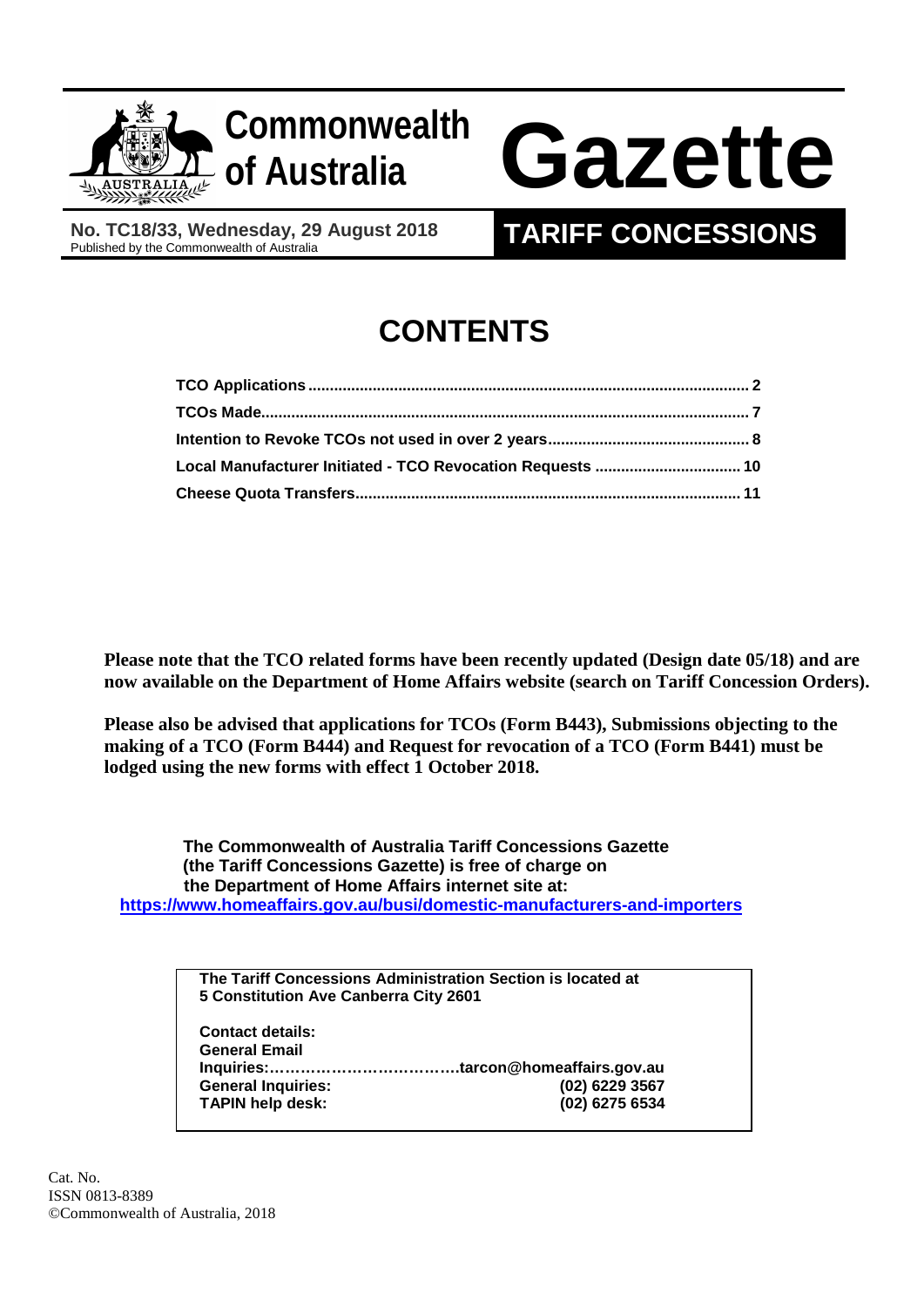# <span id="page-1-0"></span>**CUSTOMS ACT 1901 - NOTICE PURSUANT TO SECTION 269K(1) - APPLICATIONS MADE FOR TARIFF CONCESSION ORDERS**

Applications have been lodged for Tariff Concession Orders for the goods described in the following TABLE.

Australian manufacturers who wish to contest the granting of a Tariff Concession Order for the goods described are invited to lodge a submission in writing in an approved form. Submissions must be lodged within 50 days of the date of publication of this Notice.

The operative date (Op.) and TC reference number follow the description of goods.

To assist local manufacturers, the use(s) to which the goods can be put follow the description of goods.

Objections to the making of TCO submission forms are available at

<https://www.homeaffairs.gov.au/Forms/Documents/b444.pdf>

Contact: Email [tarcon@homeaffairs.gov.au](mailto:tarcon@homeaffairs.gov.au)

| Description of Goods including the<br>Customs Tariff Classification |                                                                                                                                                                                                          | Schedule 4 Item Number<br>General Duty Rate |                |
|---------------------------------------------------------------------|----------------------------------------------------------------------------------------------------------------------------------------------------------------------------------------------------------|---------------------------------------------|----------------|
| 7309.00.00                                                          | TANKS, STORAGE, having ALL of the following:<br>(a) maximum volume capacity NOT less than 15 m3;<br>(b) outlet nozzles;<br>(c) manhole cover;<br>(d) stainless steel shell<br>Op. 01.08.18               | $-$ TC 18168493                             | 50             |
|                                                                     | Stated Use:<br>For the storage of liquids such as condensate solutions used as<br>part of lithium hydroxide crystallisation processing                                                                   |                                             |                |
|                                                                     | Applicant: MSP ENGINEERING PTY LTD                                                                                                                                                                       |                                             | 5%             |
| 7309.00.00                                                          | TANKS, STORAGE, having ALL of the following:<br>(a) maximum volume capacity NOT less than 2.5 m3;<br>(b) outlet nozzles;<br>(c) stainless steel shell,<br>with OR without manhole covers<br>Op. 01.08.18 | $-$ TC 18168495                             | 50             |
|                                                                     | Stated Use:<br>For the storage of liquids and gases such as superheated<br>condensate vapour from heat exchangers used to melt salt crystals                                                             |                                             |                |
|                                                                     | Applicant: MSP ENGINEERING PTY LTD                                                                                                                                                                       |                                             | 5 <sup>8</sup> |
| 7326.90.90                                                          | VAPOUR CIRCULATION AND TREATMENT LINE, CRYSTALLINE LITHIUM<br>PRODUCTION, including BOTH of the following:<br>(a) stainless steel pipes AND/OR tubes;<br>(b) nozzles<br>Op. 01.08.18                     | $-$ TC 18168498                             | 50             |
|                                                                     | Stated Use:<br>During the cooling and recompression of high temperature<br>abrasive gases in a lithium hydroxide processing plant                                                                        |                                             |                |
|                                                                     | Applicant: MSP ENGINEERING PTY LTD                                                                                                                                                                       |                                             |                |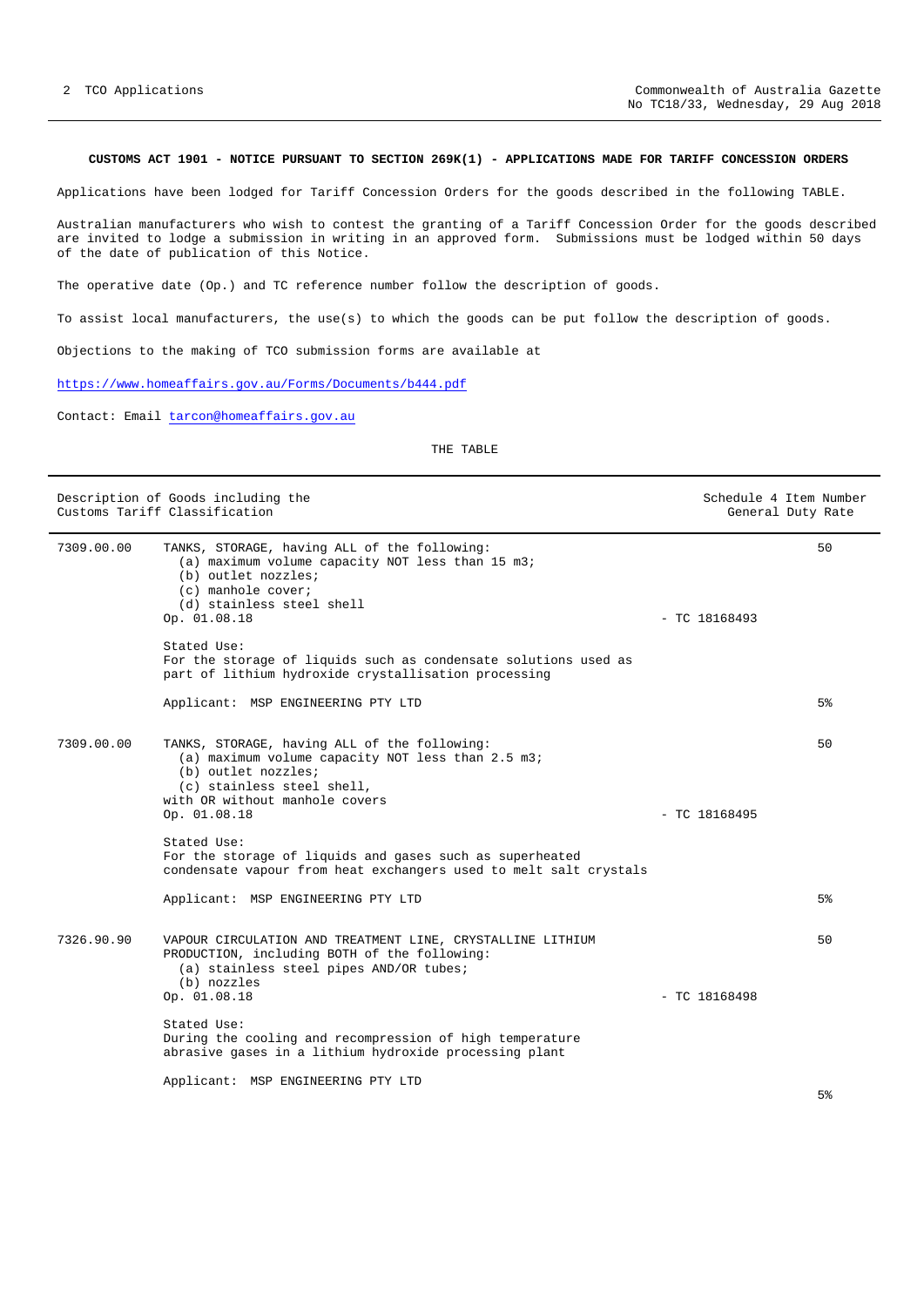|            | Description of Goods including the<br>Customs Tariff Classification                                                                                                                                                                                                                                                                                                                                                                                                                                                                                                                                                                                                                                                                                                                                                                                                                                                                                                                                                                                                     |                 | Schedule 4 Item Number<br>General Duty Rate |
|------------|-------------------------------------------------------------------------------------------------------------------------------------------------------------------------------------------------------------------------------------------------------------------------------------------------------------------------------------------------------------------------------------------------------------------------------------------------------------------------------------------------------------------------------------------------------------------------------------------------------------------------------------------------------------------------------------------------------------------------------------------------------------------------------------------------------------------------------------------------------------------------------------------------------------------------------------------------------------------------------------------------------------------------------------------------------------------------|-----------------|---------------------------------------------|
| 8419.50.90 | HEAT EXCHANGERS, TUBE AND PLATE, having ALL of the following:<br>(a) stainless steel shell;<br>(b) maximum volume capacity NOT less than 15 m3;<br>(c) outlet nozzles<br>Op. 01.08.18                                                                                                                                                                                                                                                                                                                                                                                                                                                                                                                                                                                                                                                                                                                                                                                                                                                                                   | $-$ TC 18168497 | 50                                          |
|            | Stated Use:<br>For transferring heat for industrial purposes such as super<br>heating liquid condensate vapour for the melting of salt<br>crystals in lithium-ion production plants                                                                                                                                                                                                                                                                                                                                                                                                                                                                                                                                                                                                                                                                                                                                                                                                                                                                                     |                 |                                             |
|            | Applicant: MSP ENGINEERING PTY LTD                                                                                                                                                                                                                                                                                                                                                                                                                                                                                                                                                                                                                                                                                                                                                                                                                                                                                                                                                                                                                                      |                 | 5%                                          |
| 8419.89.90 | HEATERS, THERMAL OIL, horizontal, including ALL of the following:<br>(a) thermal output NOT less than 8 000 kW;<br>(b) operating temperature NOT exceeding 320 degrees Celsius;<br>(c) operating pressure NOT exceeding 10 bar gauge;<br>$(d)$ oil flow NOT less than 506 m3/hr;<br>(e) heat exchange surface NOT less than 280 m2;<br>(f) natural gas burner with oxygen control;<br>$(q)$ gas train;<br>(h) combustion air pre-heater with air duct AND fan;<br>$(i)$ oil pumps;<br>$(j)$ switch cabinet;<br>(k) pump leakage sensor with collection vessel;<br>(1) variable volume flow control;<br>(m) zero pressure header;<br>(n) steam blow-off mechanism;<br>(o) nozzle valves;<br>(p) pneumatic dampers;<br>(q) steam generator control valves;<br>$(r)$ thermal oil cooler;<br>(s) heat exchanger with valves AND gauges;<br>$(t)$ self-closing dampers;<br>(u) secondary circuit station<br>Op. 27.07.18<br>Stated Use:<br>Heating of oil for controlled temperature operation of wood chip<br>processing equipment<br>Applicant: BORG MANUFACTURING PTY LTD | $-$ TC 18165144 | 50<br>5%                                    |
|            |                                                                                                                                                                                                                                                                                                                                                                                                                                                                                                                                                                                                                                                                                                                                                                                                                                                                                                                                                                                                                                                                         |                 |                                             |
| 8421.21.90 | WASTE WATER TREATMENT PLANT having an output NOT less than<br>5 000 m3 per hour with OR without ANY of the following:<br>(a) electrical control panel;<br>(b) membrane filters<br>Op. 26.07.18                                                                                                                                                                                                                                                                                                                                                                                                                                                                                                                                                                                                                                                                                                                                                                                                                                                                          | $-$ TC 18164283 | 50                                          |
|            | Stated Use:<br>Filtration treatment of waste water for recycling                                                                                                                                                                                                                                                                                                                                                                                                                                                                                                                                                                                                                                                                                                                                                                                                                                                                                                                                                                                                        |                 |                                             |
|            | Applicant: CLOUGH PROJECTS PTY LTD                                                                                                                                                                                                                                                                                                                                                                                                                                                                                                                                                                                                                                                                                                                                                                                                                                                                                                                                                                                                                                      |                 |                                             |
|            |                                                                                                                                                                                                                                                                                                                                                                                                                                                                                                                                                                                                                                                                                                                                                                                                                                                                                                                                                                                                                                                                         |                 | 5%                                          |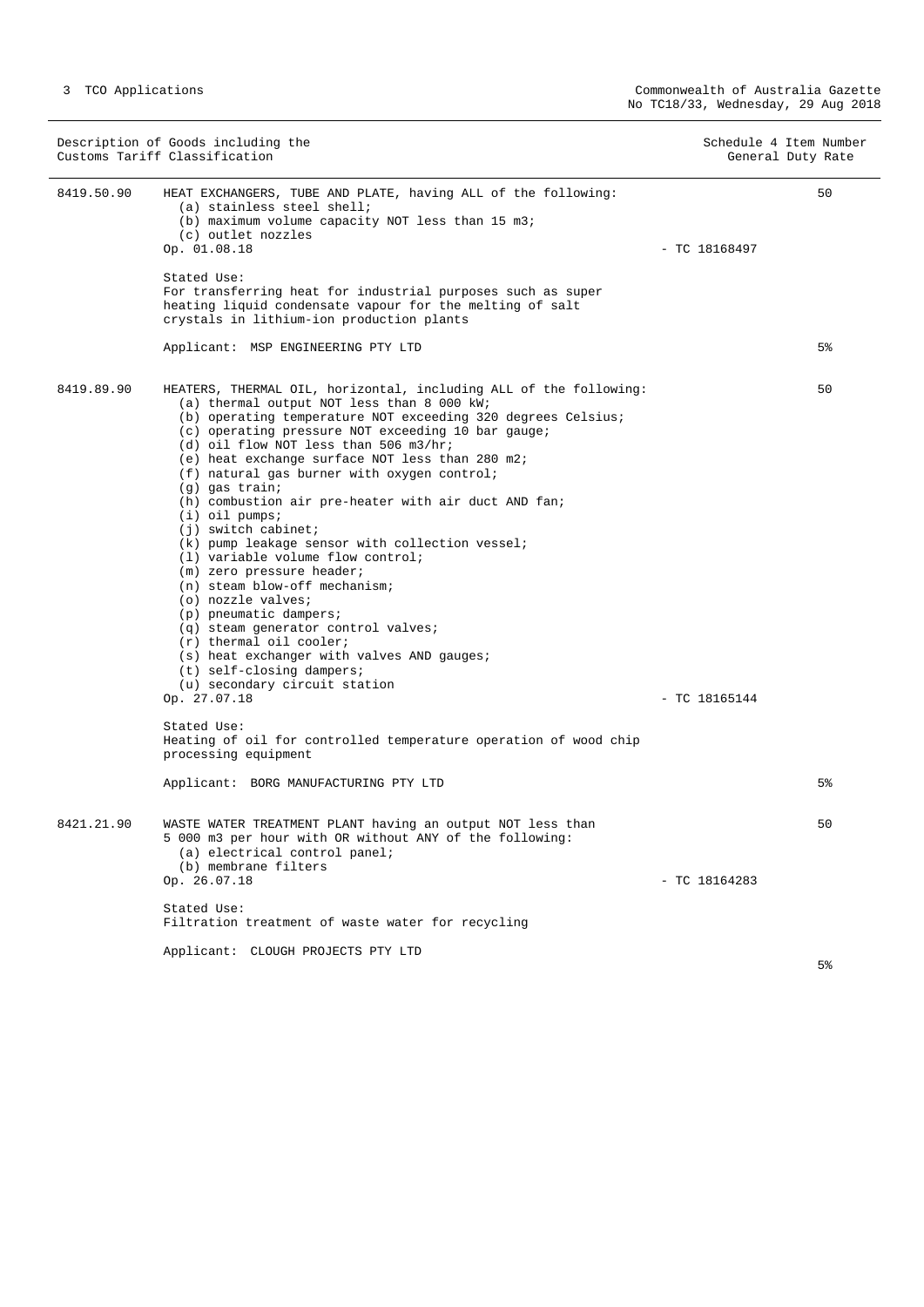| Description of Goods including the<br>Customs Tariff Classification |                                                                                                                                                                                                                        | Schedule 4 Item Number<br>General Duty Rate |    |
|---------------------------------------------------------------------|------------------------------------------------------------------------------------------------------------------------------------------------------------------------------------------------------------------------|---------------------------------------------|----|
| 8428.90.00                                                          | PIPE FITTING ASSEMBLY HANDLING MACHINES, programmable logic<br>controlled, including rotating arms with grippers<br>Op. 31.07.18                                                                                       | $-$ TC 18167671                             | 50 |
|                                                                     | Stated Use:<br>For the computer controlled handling of pipe parts where a pipe<br>part is moved from a conveyor to a pressing machine and then<br>moved back to the conveyor as part of pipe fitting assembly<br>lines |                                             |    |
|                                                                     | Applicant: RELIANCE WORLDWIDE CORPORATION (AUST) PTY LTD                                                                                                                                                               |                                             | 5% |
| 8436.80.90                                                          | GRINDERS, TREE STUMP AND ROOT, self-propelled, manual AND/OR<br>remote control operated, including ALL of the following:<br>$(a)$ grinding wheel;<br>(b) cutting teeth;<br>$(c)$ motor,                                |                                             | 50 |
|                                                                     | with OR without earth filling AND levelling blades<br>Op. 30.07.18                                                                                                                                                     | $-$ TC 18165897                             |    |
|                                                                     | Stated Use:<br>For grinding tree stumps and roots in the ground                                                                                                                                                        |                                             |    |
|                                                                     | Applicant: HANSA PRODUCTS PTY LTD                                                                                                                                                                                      |                                             | 5% |
| 8481.80.90                                                          | MANIFOLDS, SELF-CLEANING SYSTEM, with OR without piping,<br>including BOTH of the following:<br>(a) NOT less than five double seated valves;<br>(b) pneumatic actuators                                                |                                             | 50 |
|                                                                     | Op. 27.07.18                                                                                                                                                                                                           | $-$ TC 18165150                             |    |
|                                                                     | Stated Use:<br>For distributing cleaning fluids in a brew house                                                                                                                                                        |                                             |    |
|                                                                     | Applicant: PIRATE LIFE BREWING PTY LTD                                                                                                                                                                                 |                                             | 5% |
| 8483.40.90                                                          | DRIVETRAIN, WIND TURBINE GENERATOR HAVING A RATED CAPACITY NOT<br>LESS THAN 2 MW, including ALL of the following:<br>(a) gearbox, including ALL of the following:                                                      |                                             | 50 |
|                                                                     | (i) planetary gears OR wheels;<br>(ii) helical gears;<br>(iii) torque arm,                                                                                                                                             |                                             |    |
|                                                                     | $(b)$ bearings;<br>$(c)$ brake;<br>(d) shrink disc;                                                                                                                                                                    |                                             |    |
|                                                                     | $(e)$ couplings;<br>$(f)$ cooler;                                                                                                                                                                                      |                                             |    |
|                                                                     | (q) lubrication system, including BOTH of the following:<br>(i) filter;                                                                                                                                                |                                             |    |
|                                                                     | $(iii)$ pump<br>Op. 30.07.18                                                                                                                                                                                           | $-$ TC 18165936                             |    |
|                                                                     | Stated Use:                                                                                                                                                                                                            |                                             |    |
|                                                                     | As parts of wind turbine generators, used during the production<br>of electric power                                                                                                                                   |                                             |    |
|                                                                     | Applicant: SUZLON ENERGY AUSTRALIA PTY LTD                                                                                                                                                                             |                                             | 5% |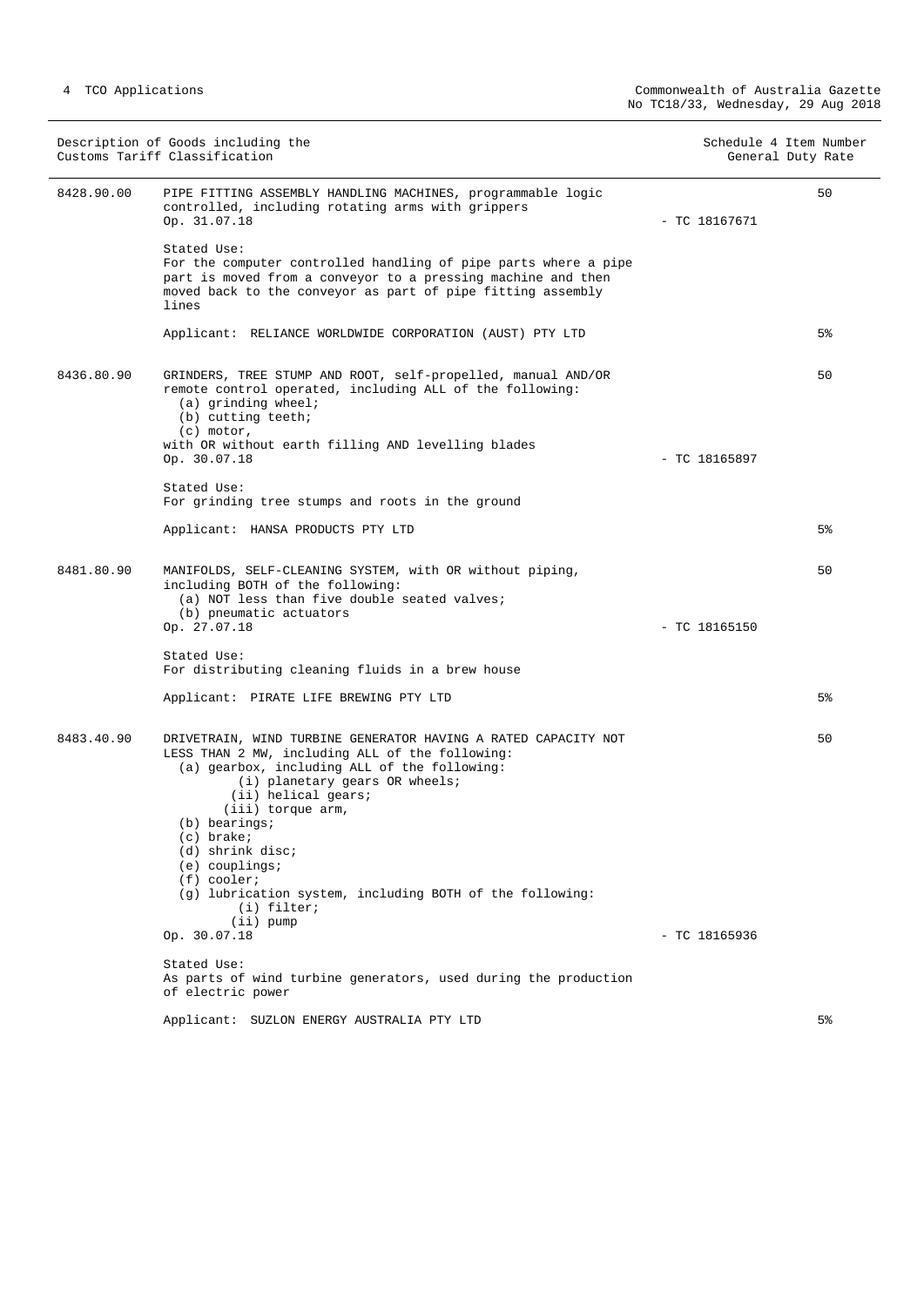8483.40.90 DRIVETRAIN GEARBOXES, WIND TURBINE GENERATOR HAVING A RATED CAPACITY NOT LESS THAN 2 MW, including ALL of the following: (a) cast iron carriers AND/OR housings; (b) NOT less than two gear speed stages; (c) sun shafts having a surface hardness NOT less than 300 HV; (d) planet gears OR wheels having a surface hardness NOT less than 300 HV; (e) pinion shafts; (f) ring gears Op. 30.07.18 - TC 18165937 Stated Use: As parts of wind turbine generators, used during the production of electric power Applicant: SUZLON ENERGY AUSTRALIA PTY LTD  $50$ 5% 8484.20.00 SEALS, GAS LUBRICATED AND/OR DRY GAS For the purposes of this Order, these goods had been sent out of Australia for repair prior to importation Op. 02.08.18 - TC 18169218 Stated Use: For the mechanical sealing of goods such as large compressors and turbines Applicant: SHELL AUSTRALIA PTY LTD 19 5% 8537.10.90 MODULAR REMOTE POWER PANEL, having ALL of the following: (a) NOT greater than 72 poles of 3 phase power; (b) distribution load NOT greater than 277 kW; (c) nominal Voltage NOT less than 230 V and NOT greater than 400 V; (d) input frequency NOT less than 50 Hz and NOT greater than 60 Hz; (e) current capacity NOT greater than 400 A  $-$  TC 18162227 Stated Use: Used to distribute electric power to racks of computer and networking equipment Applicant: SCHNEIDER ELECTRIC IT AUSTRALIA PTY LTD 50 5% 8537.10.90 TRANSFER SWITCHES, rack-mounted, with OR without overload protection, including ALL of the following: (a) input voltage NOT less than 187 V AC and NOT greater than 253 V AC; (b) output current NOT less than 10 A and NOT greater than 32 A; (c) input current NOT less than 10 A and NOT greater than  $32$  A; (d) network connectivity; (e) automatic redundant power supply switching Op. 23.07.18 - TC 18162339 Stated Use: For the safe switching from the primary power source to the backup resources of a power supply system Applicant: SCHNEIDER ELECTRIC IT AUSTRALIA PTY LTD 50 5%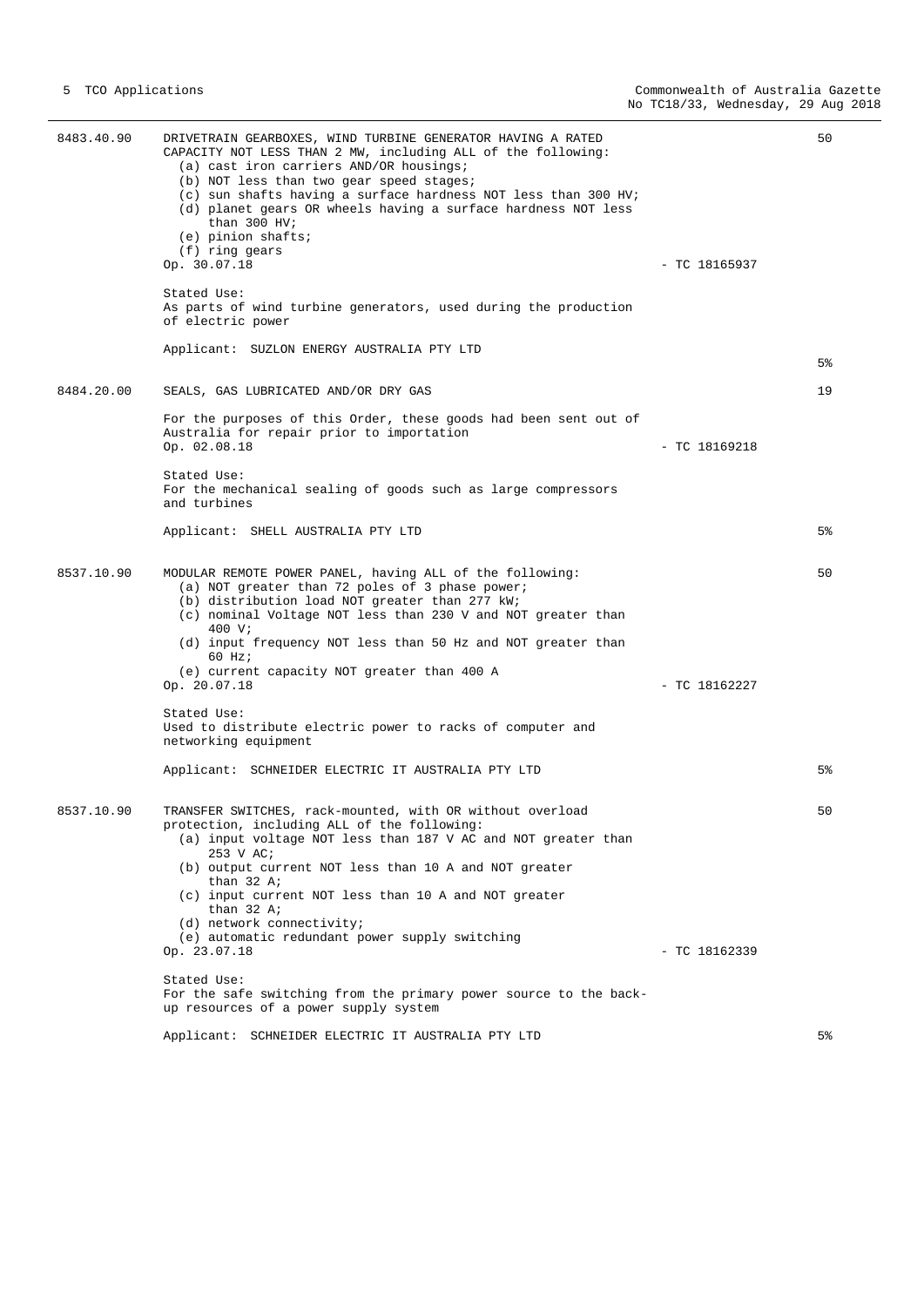| 8544.60.90 | CONDUCTORS, aluminium OR copper, including ALL of the following:<br>(a) voltage rating NOT less than 1.5 kV DC and NOT greater<br>than $1.8$ kV DC;<br>(b) cross-section NOT less than 2.5 m2;<br>(c) continuous working temperature NOT greater than<br>121 degrees Celsius;<br>(d) cross-linked polyethylene OR electron beam cross-linked<br>polyolefin OR polyolefin layer;<br>(e) polyvinyl chloride OR cross-linked polyolefin OR electron |                 | 50             |
|------------|--------------------------------------------------------------------------------------------------------------------------------------------------------------------------------------------------------------------------------------------------------------------------------------------------------------------------------------------------------------------------------------------------------------------------------------------------|-----------------|----------------|
|            | beam cross-linked polyolefin OR high density polyethylene<br>OR polyolefin jacket,<br>with OR without one OR more of the following:<br>(i) nylon jacket;<br>(ii) fuses AND/OR connectors;<br>(iii) moulded junctions<br>Op. 25.07.18                                                                                                                                                                                                             | $-$ TC 18164277 |                |
|            | Stated Use:<br>For conducting electricity at renewable energy installations                                                                                                                                                                                                                                                                                                                                                                      |                 |                |
|            | Applicant: ECONOMICAL ENGINEERING SERVICES AUSTRALIA PTY LTD                                                                                                                                                                                                                                                                                                                                                                                     |                 | 5%             |
| 8705.90.00 | RESCUE VEHICLES, AIRPORT, including ALL of the following:<br>$(a)$ chassis;<br>$(b)$ cabin;<br>(c) hydraulic AND telescopic staircase with tiltable ramp;<br>(c) adjustable staircase height NOT less than 2.5 m and NOT<br>greater than 8.5 m;<br>(d) equipment lockers;<br>(e) support jacks,<br>with OR without any ONE or MORE of the following:<br>$(i)$ 60 m hose reel unit;<br>$(i)$ pumps;<br>(iii) tanks                                |                 | 50             |
|            | Op. 26.07.18                                                                                                                                                                                                                                                                                                                                                                                                                                     | $-$ TC 18165138 |                |
|            | Stated Use:<br>For elevated fire fighting and rescue operations                                                                                                                                                                                                                                                                                                                                                                                  |                 |                |
|            | Applicant: ROSENBAUER AUSTRALIA PTY LTD                                                                                                                                                                                                                                                                                                                                                                                                          |                 | 5 <sup>°</sup> |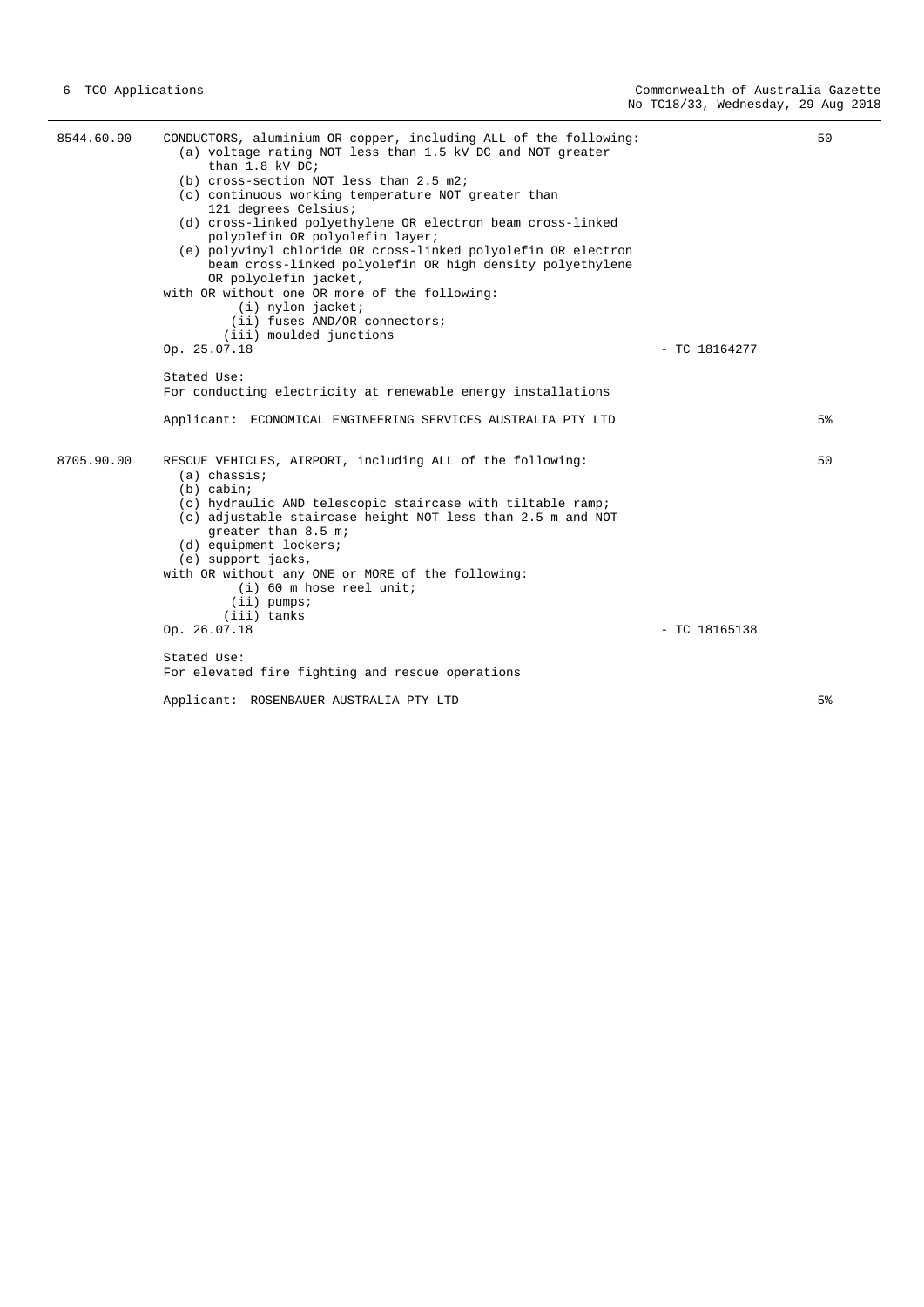# **CUSTOMS ACT 1901 - NOTICE PURSUANT TO SECTION 269R(1) - TARIFF CONCESSION ORDERS MADE**

<span id="page-6-0"></span>Tariff Concession Orders have been made for the goods described in the following TABLE.

The operative date (Op.) and TC reference No. follow the description of goods. Local manufacturers of substitutable goods may request the revocation of TCOs at any time.

| Description of Goods including the<br>Customs Tariff Classification |                                                                                                                                                                                                                                                                                                                                                                                                                                          |                    |                | Schedule 4 Item Number<br>Last Date of Effect<br>General Duty Rate |  |
|---------------------------------------------------------------------|------------------------------------------------------------------------------------------------------------------------------------------------------------------------------------------------------------------------------------------------------------------------------------------------------------------------------------------------------------------------------------------------------------------------------------------|--------------------|----------------|--------------------------------------------------------------------|--|
| 3401.19.00                                                          | WIPES, SKIN CLEANING, fragranced, being nonwoven fabric<br>impregnated with a micellar solution, including ALL of the<br>following:<br>(a) hexylene glycol;<br>(b) glycerin;<br>$(c)$ citric acid;<br>(d) sodium hydroxymethylglycinate;<br>(e) disodium cocoamphodiacetate;<br>$(f)$ benzyl alcohol;<br>(g) sodium benzoate;<br>(h) potassium sorbate;<br>(i) disodium cocoyl glutamate;<br>(j) sodium cocoyl glutamate<br>Op. 06.06.18 | Dec. date 27.08.18 | $-$ TC 1864894 | 50                                                                 |  |
| 3808.93.90                                                          | HERBICIDES, having an active ingredient of foramsulfuron<br>Op. 13.06.18                                                                                                                                                                                                                                                                                                                                                                 | Dec. date 27.08.18 | $-$ TC 1888349 | 50                                                                 |  |
| 8476.81.00                                                          | PIZZA VENDING MACHINES, including ALL of the following:<br>(a) storage AND cooling chamber;<br>(b) robotic arm;<br>$(c)$ oven<br>Op. 12.06.18                                                                                                                                                                                                                                                                                            | Dec. date 27.08.18 | $-$ TC 1886833 | 50                                                                 |  |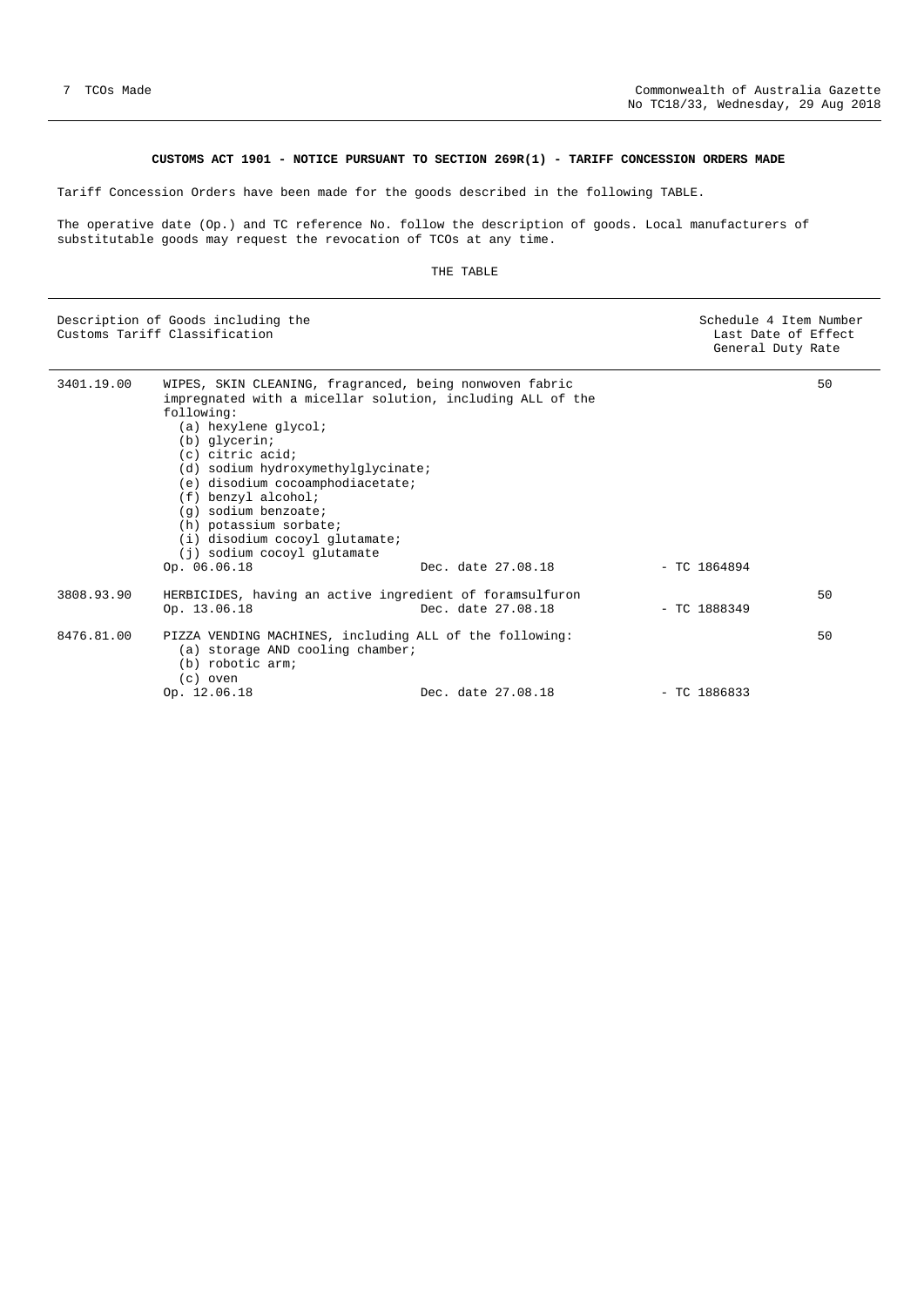## <span id="page-7-0"></span>**COMMERCIAL TARIFF CONCESSION ORDERS (CTCOs) & TARIFF CONCESSION ORDERS (TCOs) NOT USED IN THE PREVIOUS 2 YEARS**

The Comptroller-General of Customs is satisfied that the CTCOs and TCOs listed in the table below are no longer required because, in the 2 years preceding the day of this notice, they have not been quoted in an import declaration to secure a concessional rate of duty.

From Thursday, 27 September 2018, it is intended to take action to revoke these Orders under subsection 269SD(1A) of the Customs Act 1901. In accordance with subsection 269SG(2) of the Customs Act 1901, in transit provisions shall apply. If revoked, the expected date of effect will be 27 September 2018.

Interested parties are invited to provide, by close of business, Wednesday 26 September 2018, written reasons why an Order should NOT be revoked.

Please advise if any of the Orders listed below have been quoted on an import declaration.

If a request is made to retain an Order used for the granting of a Determination, please specify the Determination and the linked Item number to enable mapping to the Order and its scope.

#### THE TABLE

\_\_\_\_\_\_\_\_\_\_\_\_\_\_\_\_\_\_\_\_\_\_\_\_\_\_\_\_\_\_\_\_\_\_\_\_\_\_\_\_\_\_\_\_\_\_\_\_\_\_\_\_\_\_\_\_\_\_\_\_\_\_\_\_\_\_\_\_\_\_\_\_\_\_\_\_\_\_\_\_\_\_\_\_\_\_\_\_\_\_\_\_\_\_\_\_\_\_\_\_\_\_\_\_\_\_\_\_\_\_

| Tariff<br>Classification | Description                                                                                                                                            |                                                                                                                                                                                                                 | Concession Number |  |
|--------------------------|--------------------------------------------------------------------------------------------------------------------------------------------------------|-----------------------------------------------------------------------------------------------------------------------------------------------------------------------------------------------------------------|-------------------|--|
| 3920.49.00               |                                                                                                                                                        | POLYOLEFIN FILM, silicon coated on NOT less than one side                                                                                                                                                       |                   |  |
|                          | Op. 20.06.05                                                                                                                                           | Dec. date 16.09.05                                                                                                                                                                                              | $-$ TC 0507516    |  |
| 3924.90.00               | (a) safety inner trap door;<br>(b) swivel action loading;<br>(c) two cover locks;<br>(d) permanently fitted wheels;<br>(e) height NOT less than 600 mm | BINS, DISPOSABLE NAPPIES, having NOT less than two of the following:                                                                                                                                            |                   |  |
|                          | Op. 25.06.04                                                                                                                                           | Dec. date 10.09.04                                                                                                                                                                                              | $-$ TC 0406340    |  |
| 3926.90.90               | YARN, FIBREGLASS, PVC coated                                                                                                                           |                                                                                                                                                                                                                 |                   |  |
|                          | Op. 08.01.02                                                                                                                                           | Dec. date 07.07.04                                                                                                                                                                                              | $-$ TC 0406784    |  |
| 5911.90.90               | CANVAS, SANDING, graphite coated                                                                                                                       |                                                                                                                                                                                                                 |                   |  |
|                          | Op. 29.07.04                                                                                                                                           | Dec. date 11.10.04                                                                                                                                                                                              | $-$ TC 0407811    |  |
| 6304.93.00               | $(a)$ synthetic panels;<br>(b) zipper                                                                                                                  | COVERS, FOOTSTOOL, having BOTH of the following:                                                                                                                                                                |                   |  |
|                          | Op. 24.09.04                                                                                                                                           | Dec. date 07.12.04 - TC 0409906                                                                                                                                                                                 |                   |  |
| 7003.30.00               | 550 mm;                                                                                                                                                | GLASS, U-PROFILE CHANNEL, having BOTH of the following:<br>(a) channel width NOT less than 200 mm and NOT greater than<br>(b) flange height NOT less than 30 mm                                                 |                   |  |
|                          | Op. 12.05.05                                                                                                                                           | Dec. date 07.10.05                                                                                                                                                                                              | - TC 0505243      |  |
| 7607.20.00               |                                                                                                                                                        | FOIL, ALUMINIUM, comprising ALL of the following:<br>(a) thickness NOT less than 40 micron;<br>(b) heat seal lacquer NOT greater than 6 gsm;<br>(c) reel width NOT less than 180 mm and NOT greater than 368 mm |                   |  |
|                          | Op. 23.02.04                                                                                                                                           | Dec. date 07.05.04                                                                                                                                                                                              | $-$ TC 0402033    |  |
| 8414.51.00               |                                                                                                                                                        | DISPENSERS, LIQUID FRAGRANCE, fan operated, battery powered                                                                                                                                                     |                   |  |
|                          | Op. 18.03.04                                                                                                                                           | Dec. date 15.06.04                                                                                                                                                                                              | $-$ TC 0402901    |  |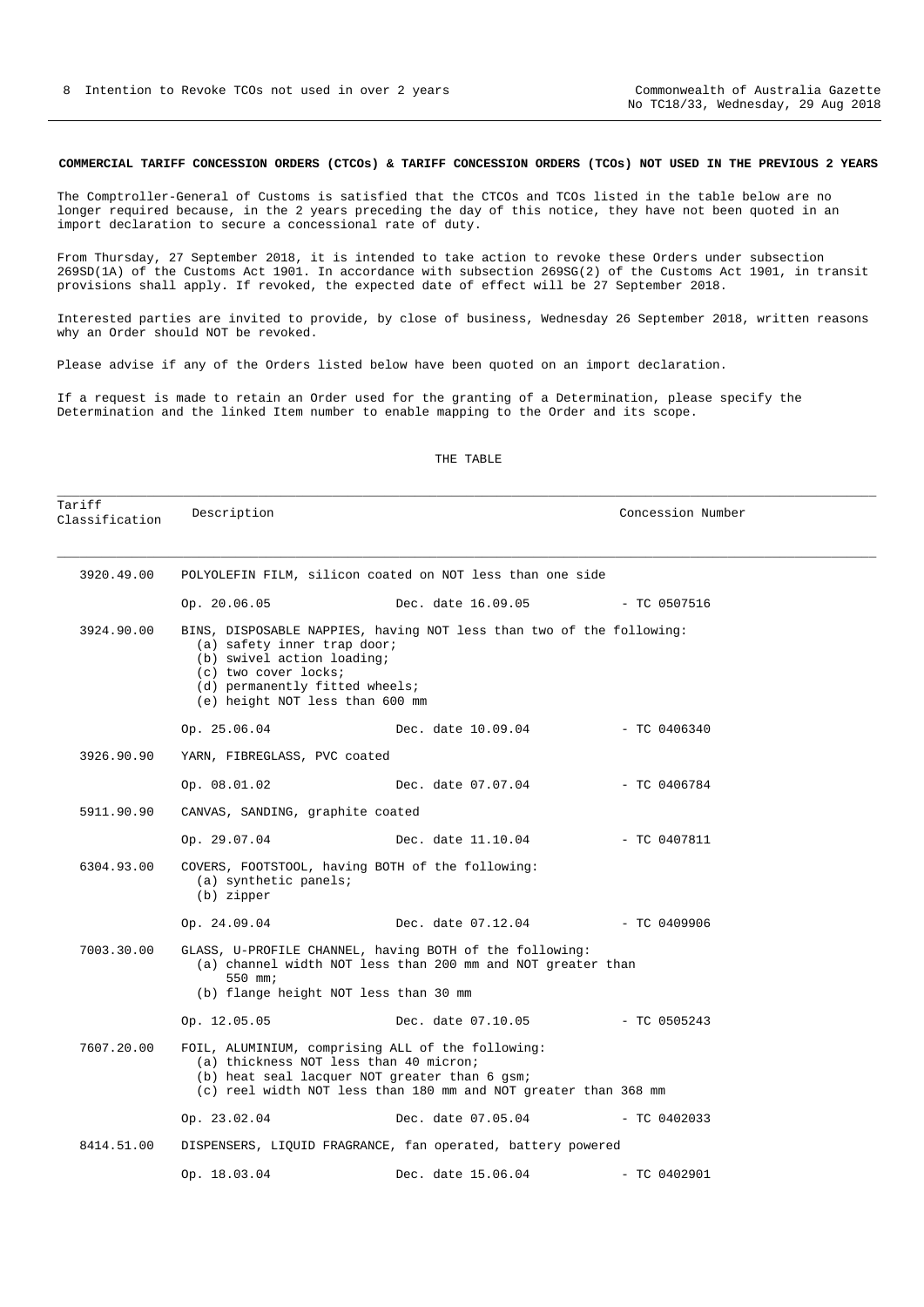8422.19.00 WASHERS, FLIGHT CATERING, PLC, comprising ALL of the following: (a) conveyors; (b) wash and rinse tanks; (c) maximum capacity NOT less than 4 500 x 25 cm plates per hour Op. 03.09.04 Dec. date 22.11.04 - TC 0409102 8422.30.90 BAG PACKAGERS, having BOTH the following: (a) auger filler; (b) hot melt glue bag closer Op. 19.08.04 Dec. date 29.10.04 - TC 0408548 8465.99.00 TIMBER FLOORING PANEL PRODUCTION LINE, comprising ANY of the following: (a) wood block cutter, planer, grader and stacker; (b) lamella grader, cutter and composer; (c) back veneer cutter and sizer; (d) core mat stacker and cutter; (e) assembler and press; (f) sander and coater; (g) tongue and groove profiler; (h) saw sharpener and grinder Op. 11.02.04 Dec. date 14.05.04 - TC 0401671 8479.89.90 WINDER, TANDEM, EXTRUDED POLYETHYLENE MULTI-LAYER BLOWN FILM Op. 16.01.04 Dec. date 02.04.04 - TC 0400755 8479.89.90 SORTERS, RECYCLABLE PLASTIC BOTTLES, optical, comprising BOTH of the following: (a) full spectrum colour and near infra-red sensor; (b) air ejectors Op. 23.05.05 Dec. date 07.10.05 - TC 0506113 8501.34.00 MOTORS, TRACTION, DC, comprising ALL of the following: (a) output NOT less than 525 kW; (b) speed NOT less than 1 180 rpm and NOT greater than 2 270 rpm; (c) voltage NOT greater than 920 Vdc Op. 17.02.04 Dec. date 14.05.04 - TC 0401832 9506.91.00 WEIGHT SYSTEM, comprising ALL of the following: (a) weight selection dial; (b) spring loaded locking mechanism; (c) weight range NOT less than 1.5 kgs and NOT greater than 35 kgs Op. 03.05.05 Dec. date 23.09.05 - TC 0505070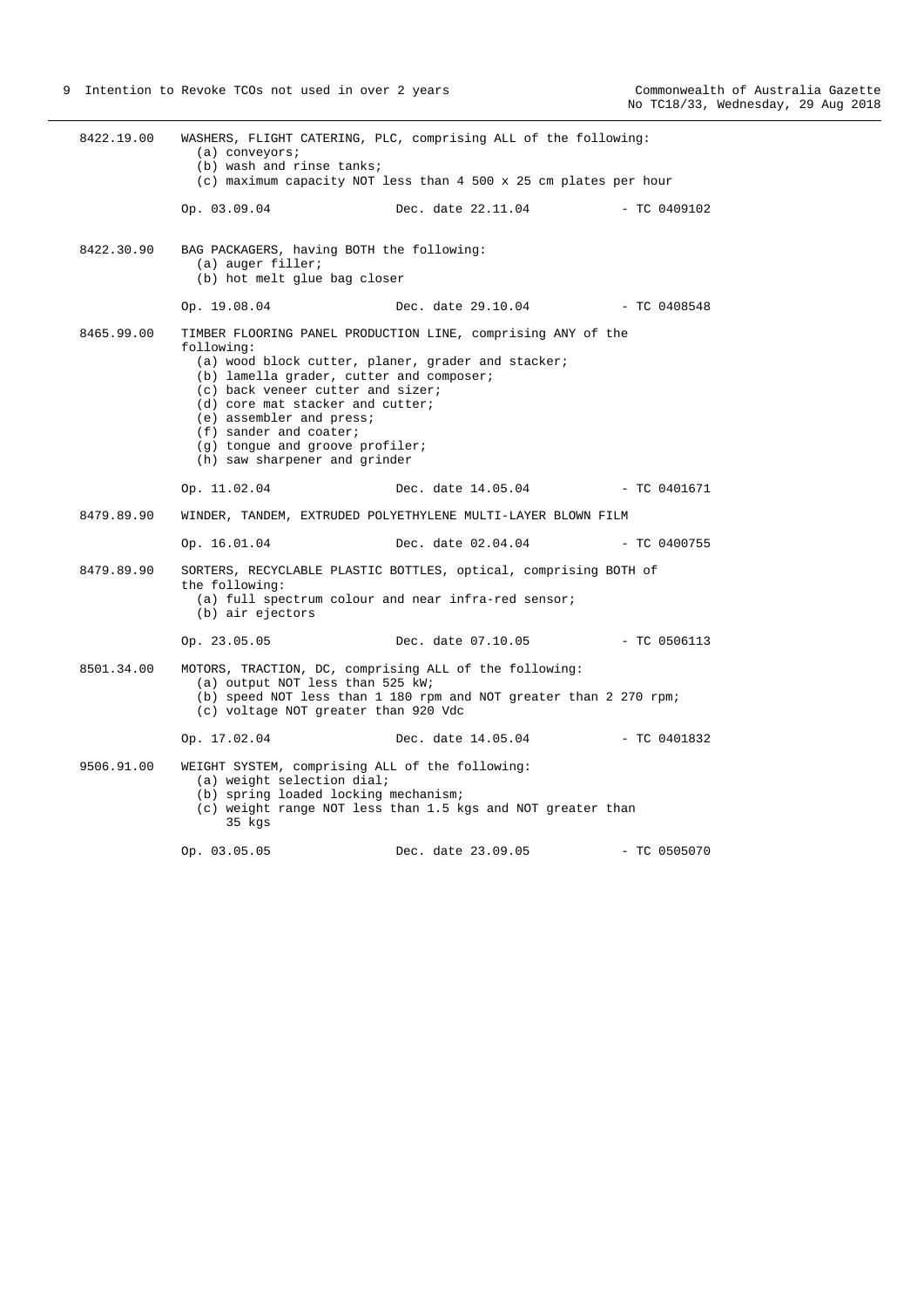# **NOTIFICATION OF AN AUSTRALIAN INDUSTRY REVOCATION REQUEST - SECTION 269SC(1A) CUSTOMS ACT**

<span id="page-9-0"></span>An application has been lodged for revocation of the Tariff Concession Order set out in the following TABLE.

The Lodgement Request Date shown in the table below is the intended revocation date for the Tariff Concession Order which will take effect should the application for revocation be successful.

Importations not covered by in-transit provisions may be subject to post action as any decision to revoke an order is backdated to the date of request for revocation.

| Description of Goods including the<br>Customs Tariff Classification |                                                                                            |                    | Schedule 4 Item Number<br>Lodgement Request Date |                |
|---------------------------------------------------------------------|--------------------------------------------------------------------------------------------|--------------------|--------------------------------------------------|----------------|
| 7308.90.00                                                          | BOLLARDS, static, complying with British Standard Institute<br>PAS 68:2013<br>Op. 27.04.18 | Dec. date 23.07.18 | $-$ TC 1848286                                   | 50<br>23.08.18 |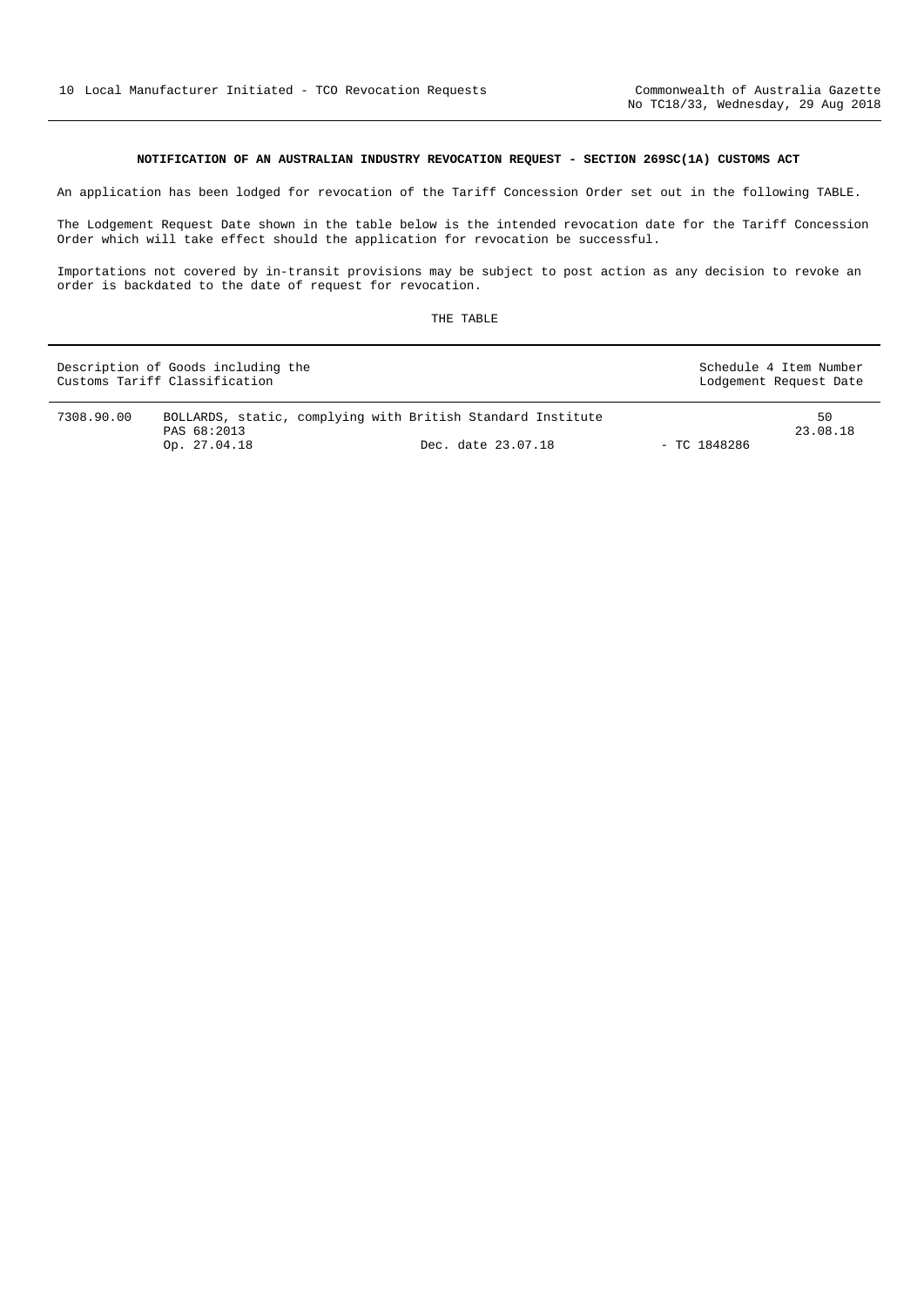#### **DEPARTMENT OF HOME AFFAIRS**

#### <span id="page-10-0"></span>**TARIFF QUOTAS - QUOTA TRANSACTIONS PROCESSED DURING THE PERIOD 21 AUG 2018 to 28 AUG 2018.**

GENERAL INFORMATION

This Gazette contains details of quota transactions processed during the period 21 August 2018 to 28 August 2018 inclusive.

Part 1 contains a Table specifying quota category details.

Part 2, Section A, lists quota holders who received quota allocations via transfer transactions.

Part 2, Section B, lists all adjustments to previous allocations which have been caused by transfer transactions.

NB.- In Section B, transactions represent changes to individual tariff quotas and do not necessarily represent the entire holdings in that category for the quota holder.

- The "AS WAS" and "AS IS" columns indicate the quota levels for that particular tariff quota only at the time of that transaction.
- The amount of the transaction can be deduced by subtracting the "AS WAS" column from the "AS IS" column.

Inquiries concerning any information published within this Gazette should be directed to the Trusted Trader and Trade Services Branch, Department of Home Affairs, PO Box 25, Belconnen, ACT, 2616.

#### **PART 1**

#### **NOTICE OF MAKING A DETERMINATION UNDER PART XVI OF THE CUSTOMS ACT 1901**

In pursuance of Section 273B of the Customs Act 1901, notice is hereby given that a Determination specified in Section A of Part 2 was made in relation to Item 55 in Part III of Schedule 4 to the Customs Tariff Act 1995 and subject to any conditions set out hereunder, that Determination applies to goods that are:

- (1) specified in the Table hereunder;
- (2) classified under a subheading of Schedule 3 to the Customs Tariff Act 1995, specified in Item 55 in Part III of Schedule 4 to the Customs Tariff Act 1995;
- (3) entered for home consumption not earlier than the start date, and not later than the finish date, by the person specified in that Determination, as shown in Part 2; and
- (4) in total, not in excess of such quantity as is specified in that Determination, as shown in Part 2.

In pursuance of Section 273B of the Customs Act 1901, notice is hereby given that a Determination specified in Section B of Part 2 amended a previous Determination by deleting the figures in the column headed QUANTITY AS WAS" and inserting the figures in the column headed "QUANTITY AS IS".

| CATEGORY<br><b>CODE</b> | UNIT<br>OUANTITY | OUOTA<br>ITEM<br>NUMBER | OUOTA<br>DESCRIPTION |
|-------------------------|------------------|-------------------------|----------------------|
| 311                     | Kilograms        | 61A                     | Cheese and Curd      |